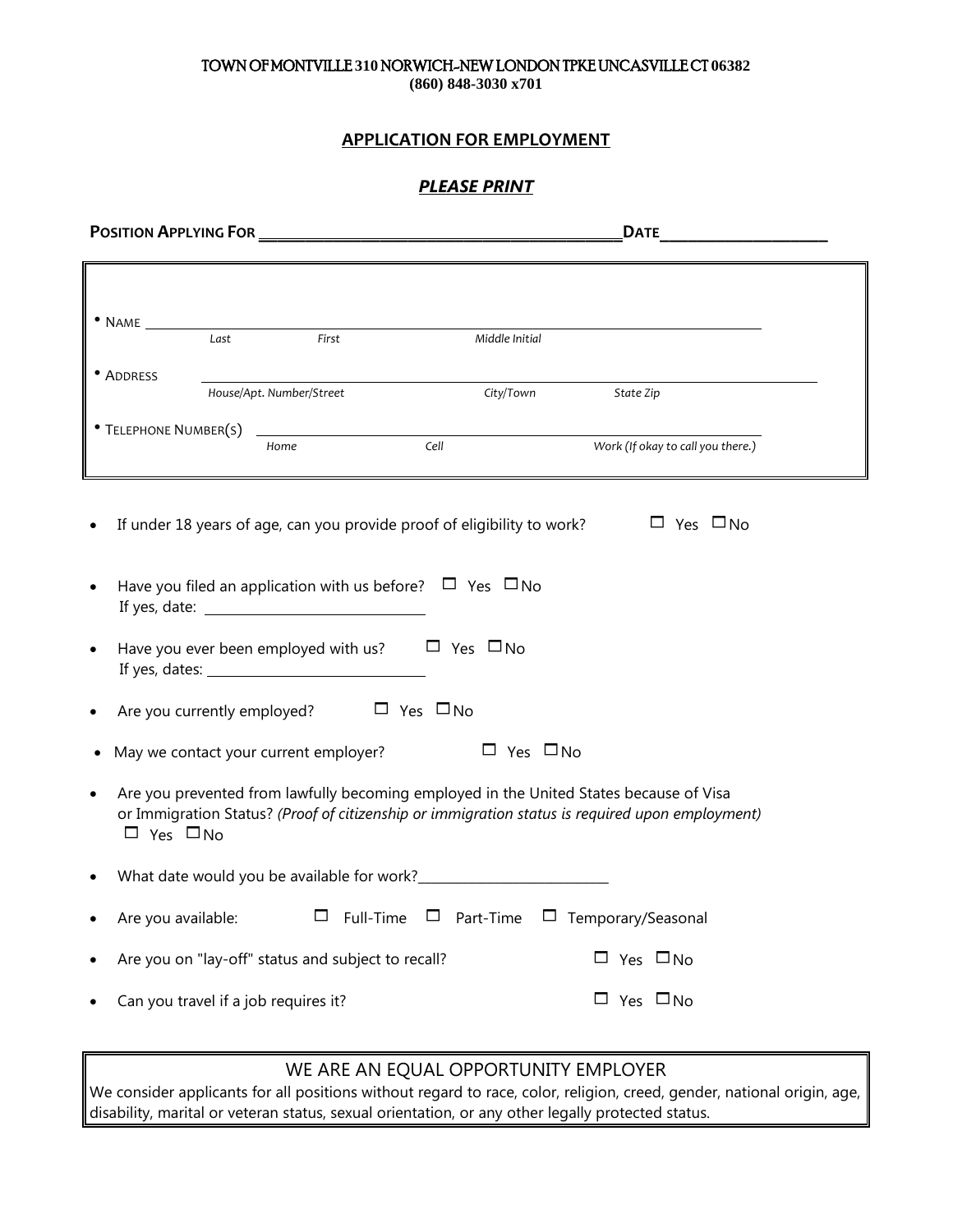### **EMPLOYMENT EXPERIENCE**

Start with your present or last job. Include any job-related military service assignments and volunteer activities. You may exclude organizations that indicate race, color, religion, gender, national origin, disabilities or other protected status if you so choose.

| Position: Dates Employed (From/To) CONFIDENTIAL CONTENTS OF DETAILS AND RESEXTEND TO DETAILS A DISTURBANCE OF D                                                                                                                      |  |  |
|--------------------------------------------------------------------------------------------------------------------------------------------------------------------------------------------------------------------------------------|--|--|
| Reason For Leaving: New York Changes and Changes and Changes and Changes and Changes and Changes and Changes and Changes and Changes and Changes and Changes and Changes and Changes and Changes and Changes and Changes and C       |  |  |
|                                                                                                                                                                                                                                      |  |  |
|                                                                                                                                                                                                                                      |  |  |
|                                                                                                                                                                                                                                      |  |  |
|                                                                                                                                                                                                                                      |  |  |
|                                                                                                                                                                                                                                      |  |  |
|                                                                                                                                                                                                                                      |  |  |
| Position: <u>contract of the contract of the contract of the contract of the contract of the contract of the contract of the contract of the contract of the contract of the contract of the contract of the contract of the con</u> |  |  |
| Reason For Leaving: 2008 and 2008 and 2008 and 2008 and 2008 and 2008 and 2008 and 2008 and 2008 and 2008 and 2008 and 2008 and 2008 and 2008 and 2008 and 2008 and 2008 and 2008 and 2008 and 2008 and 2008 and 2008 and 2008       |  |  |
|                                                                                                                                                                                                                                      |  |  |
|                                                                                                                                                                                                                                      |  |  |
|                                                                                                                                                                                                                                      |  |  |
|                                                                                                                                                                                                                                      |  |  |
|                                                                                                                                                                                                                                      |  |  |
|                                                                                                                                                                                                                                      |  |  |
| Position: <u>Contract Communication</u> Length Employed (From/To)                                                                                                                                                                    |  |  |
| Reason For Leaving: 2008 and 2008 and 2008 and 2008 and 2008 and 2008 and 2008 and 2008 and 2008 and 2008 and                                                                                                                        |  |  |
|                                                                                                                                                                                                                                      |  |  |
|                                                                                                                                                                                                                                      |  |  |
|                                                                                                                                                                                                                                      |  |  |
|                                                                                                                                                                                                                                      |  |  |

7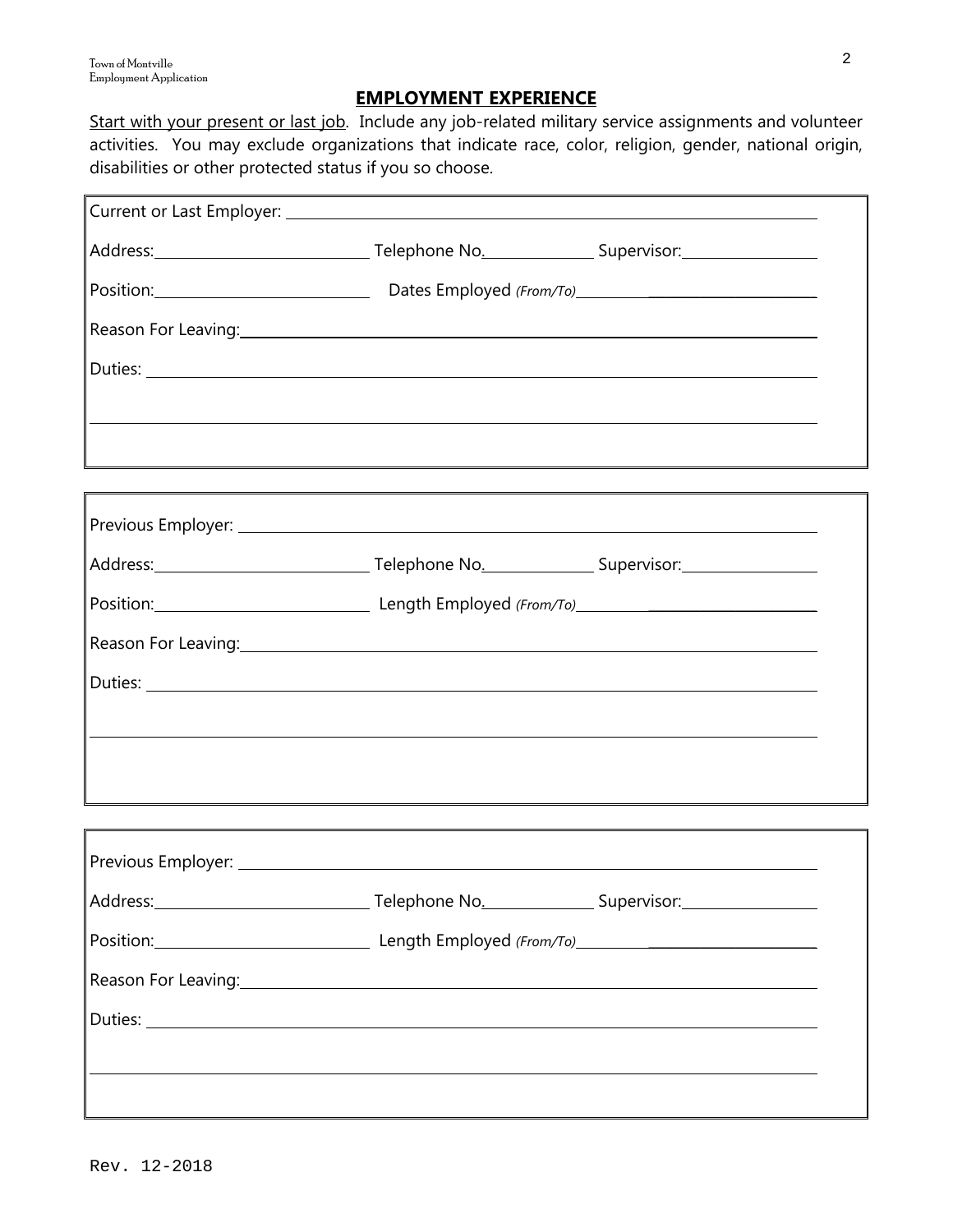**Please list any other employment on the reverse side of this page, or submit a resume along with your application**.

### **EDUCATION/TRAINING**

## *High School*

|                  | School Name & City, State                                                         | Years Completed: Diploma $\Box$ | $GED \Box$ |
|------------------|-----------------------------------------------------------------------------------|---------------------------------|------------|
| Course of Study: | Business $\Box$ College $\Box$ Technical/vocational $\Box$ General studies $\Box$ |                                 |            |

## *Continuing Education*

| Institution(s):                               |                                                                   |
|-----------------------------------------------|-------------------------------------------------------------------|
| Name/Location                                 | Course of Study/Certificate Program                               |
| Certificate/Degree achieved:                  | If not, number of courses:                                        |
| Name/Location<br>Certificate/Degree achieved: | Course of Study/Certificate Program<br>If not, number of courses: |

## *Specialized Training/Professional Certification/Apprenticeship*

## *Professional, trade, business or civic memberships*

*You may exclude membership which would reveal gender, race, religion, national origin, age, ancestry, disability or other protected status if you so choose.*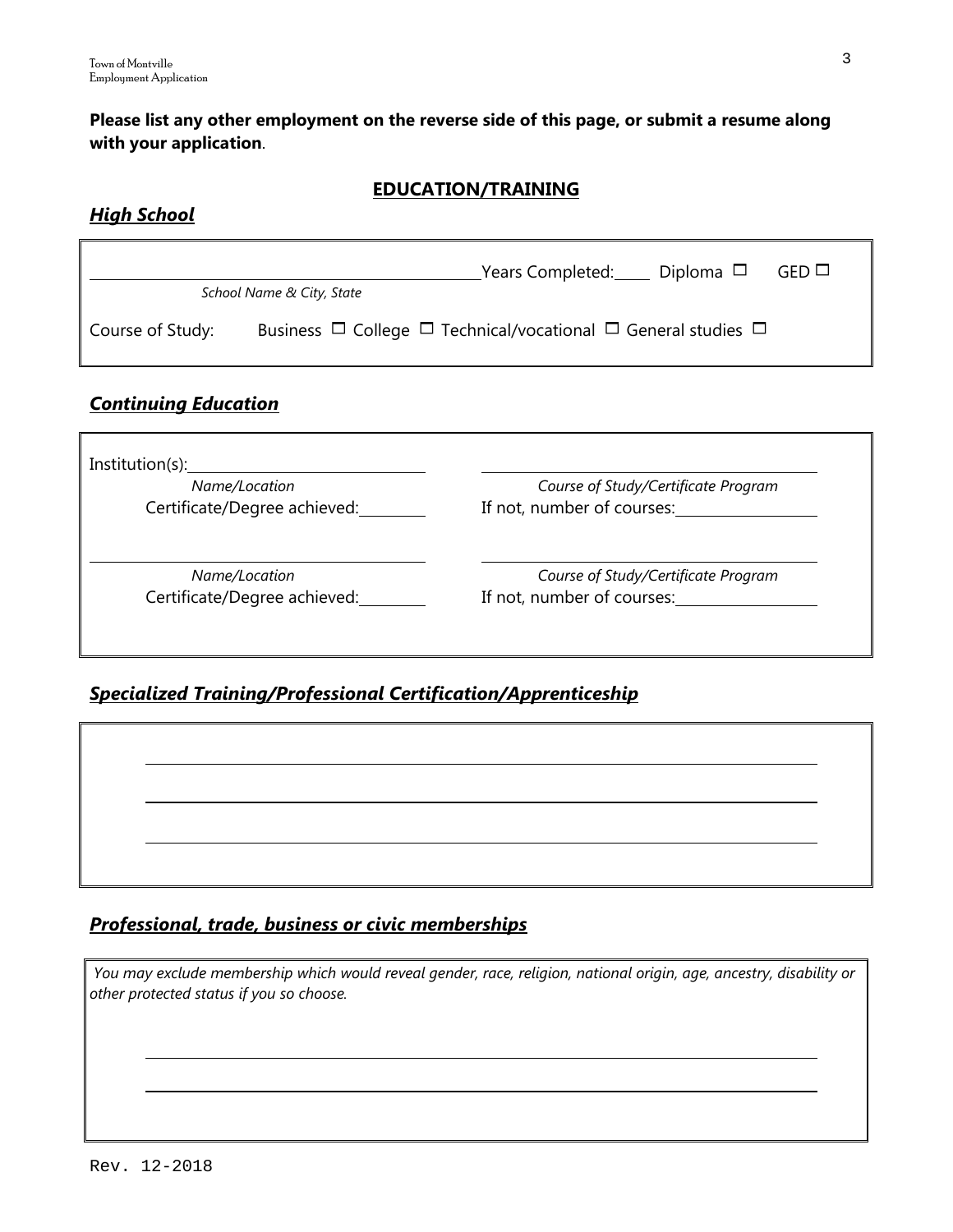## *Describe any job-related training received in the United States Military*

## **ADDITIONAL INFORMATION**

| <b>Other Qualifications</b>                                                                              |
|----------------------------------------------------------------------------------------------------------|
| Please summarize job-related skills and qualifications acquired from employment or other<br>Experiences. |
|                                                                                                          |

## *Skills/Equipment Operated*

|                                                         |  |  | Computer $\Box$ Fax $\Box$ PC $\Box$ Adding Machine $\Box$ Typewriter $\Box$ |  |  |  |  |
|---------------------------------------------------------|--|--|------------------------------------------------------------------------------|--|--|--|--|
|                                                         |  |  |                                                                              |  |  |  |  |
| Public Safety Vehicles/Heavy Equipment/Machinery, Etc.: |  |  |                                                                              |  |  |  |  |
|                                                         |  |  |                                                                              |  |  |  |  |
| Drivers' License Endorsement:                           |  |  |                                                                              |  |  |  |  |

## *Additional Information*

State any additional information that you feel may be helpful to us in considering your application.

PLEASE DO NOT ANSWER the following question unless you have been informed about the requirements of the position for which you are applying*: Are you capable of performing in a reasonable manner the activities involved in the job or occupation for which you have applied? A description of the activities involved in such a job or occupation is available upon request*.  $Yes \Box$  No  $\Box$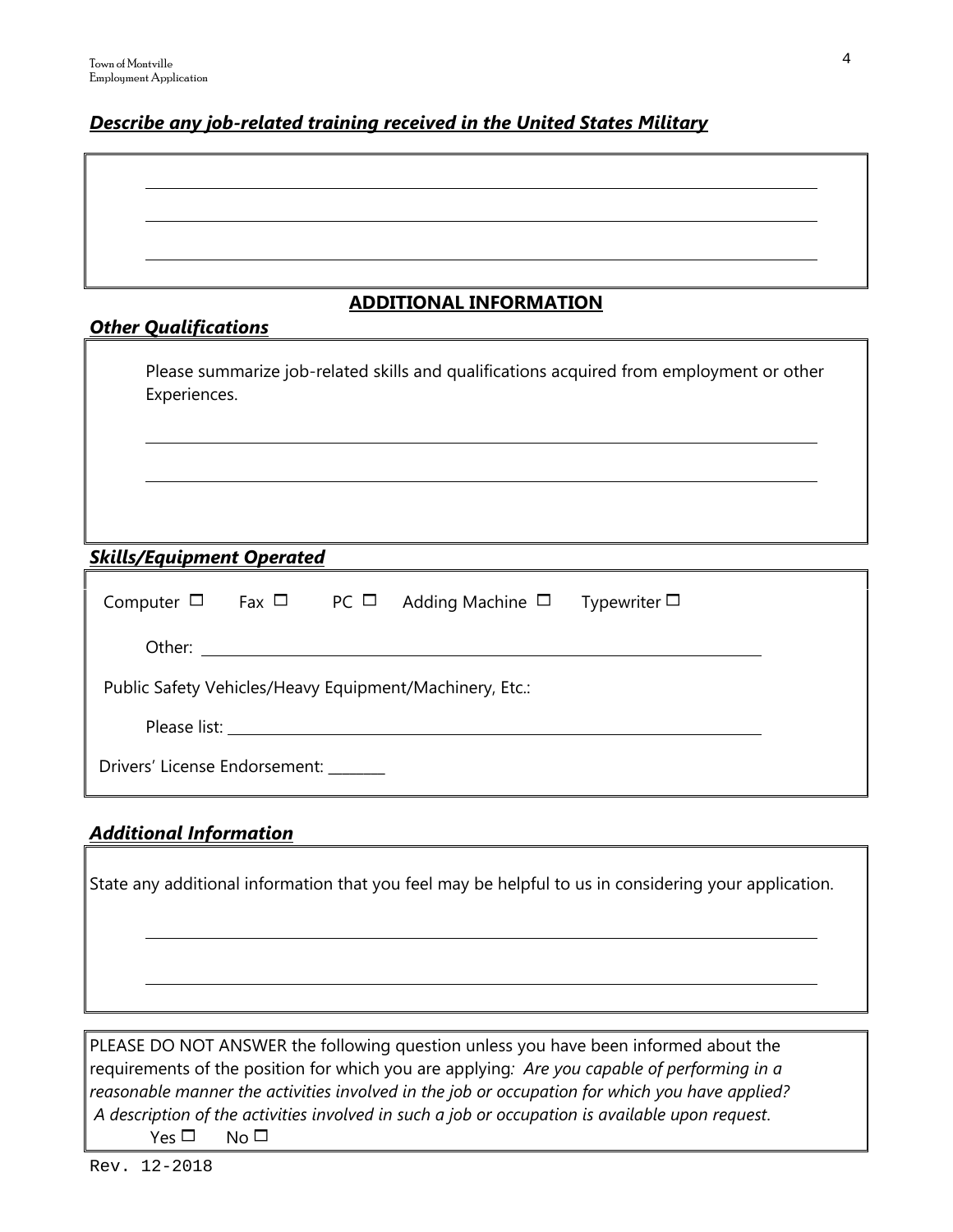## *References*

| Name<br>Business □ or Personal□ | Address        | <b>Phone Number</b> |
|---------------------------------|----------------|---------------------|
| Name<br>Business □ or Personal□ | <b>Address</b> | <b>Phone Number</b> |
| Name                            | <b>Address</b> | <b>Phone Number</b> |

## **APPLICANT'S STATEMENT**

I certify that the answers I have given on this application are true and complete to the best of my knowledge.

I authorize investigation of all statements contained herein as may be necessary in arriving at an employment decision.

This application for employment shall be considered active for a period of time not to exceed one year. Should I wish to be considered for employment beyond this time period I shall request to update this application.

I hereby understand and acknowledge that, **unless otherwise defined by applicable law**, an employment relationship with this organization is of an "at will" nature, which means that the Employee may resign at any time and the Employer may discharge Employee at any time with or without cause. It is further understood that this "at will" employment relationship may not be changed by any written document or by conduct unless such change is specifically acknowledged in writing by an authorized executive of this organization.

In the event of employment, I understand that false or misleading information given in my application or interview(s) may result in discharge. I understand, also, that I am required to abide by all rules and regulations of the employer.

**Applicant Signature Date**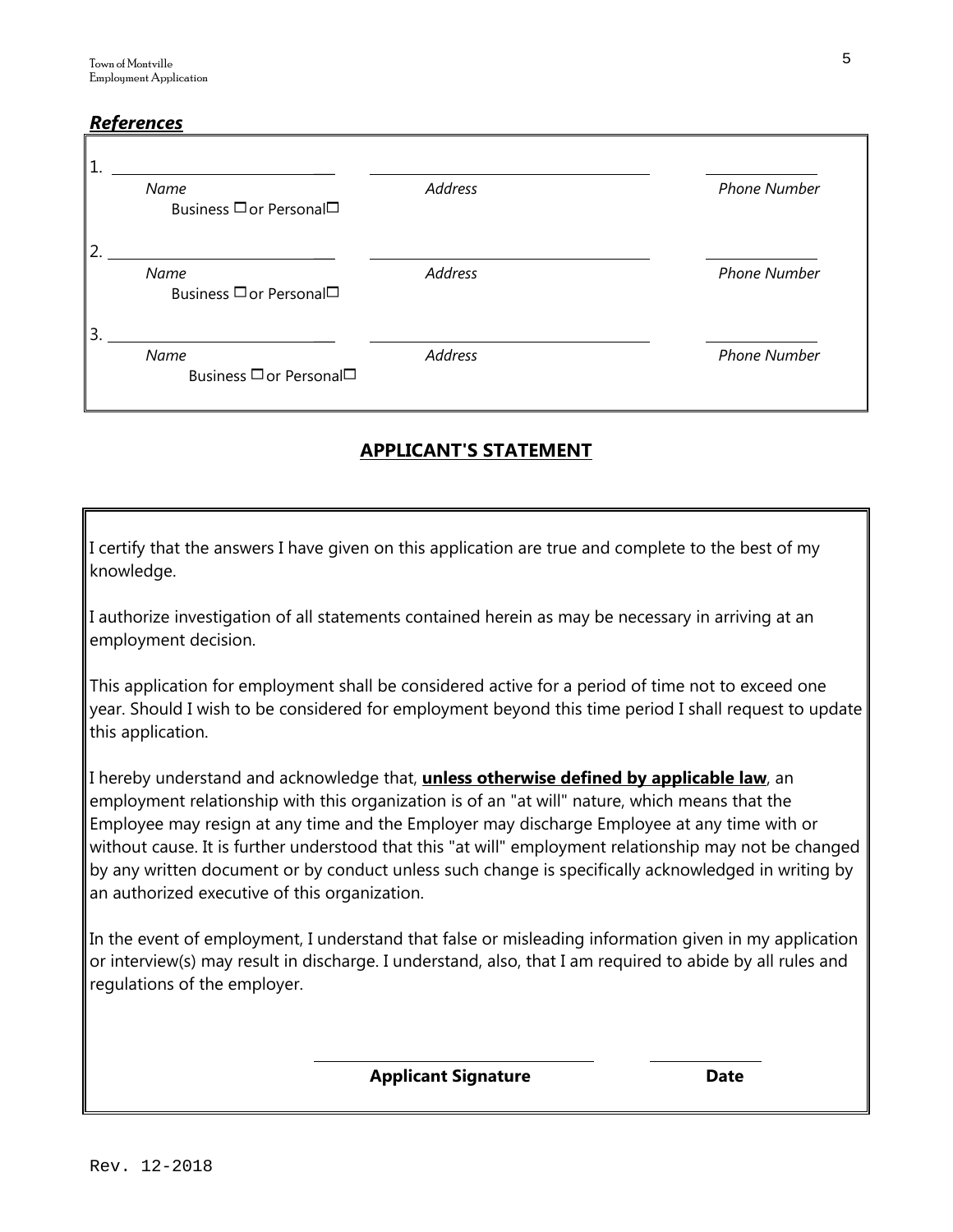| <b>FOR PERSONNEL DEPARTMENT USE ONLY</b>                                                                                        |  |                                                          |  |                                      |                 |  |                 |  |
|---------------------------------------------------------------------------------------------------------------------------------|--|----------------------------------------------------------|--|--------------------------------------|-----------------|--|-----------------|--|
| Is the position for which applicant applying available?                                                                         |  |                                                          |  | Yes $\square$                        | No <sub>1</sub> |  |                 |  |
| Advertised/Posted? Yes □ No □                                                                                                   |  |                                                          |  | Job Description requested? Yes       |                 |  | No <sub>1</sub> |  |
| Interview?                                                                                                                      |  | $\mathsf{Yes} \; \Box \qquad \qquad \mathsf{No} \; \Box$ |  | If yes, date of interview __________ |                 |  |                 |  |
| If employed, date started_____________ Position____________________<br>Length of Probation _______<br>I-9 completed? Yes □ No □ |  |                                                          |  |                                      |                 |  |                 |  |

7